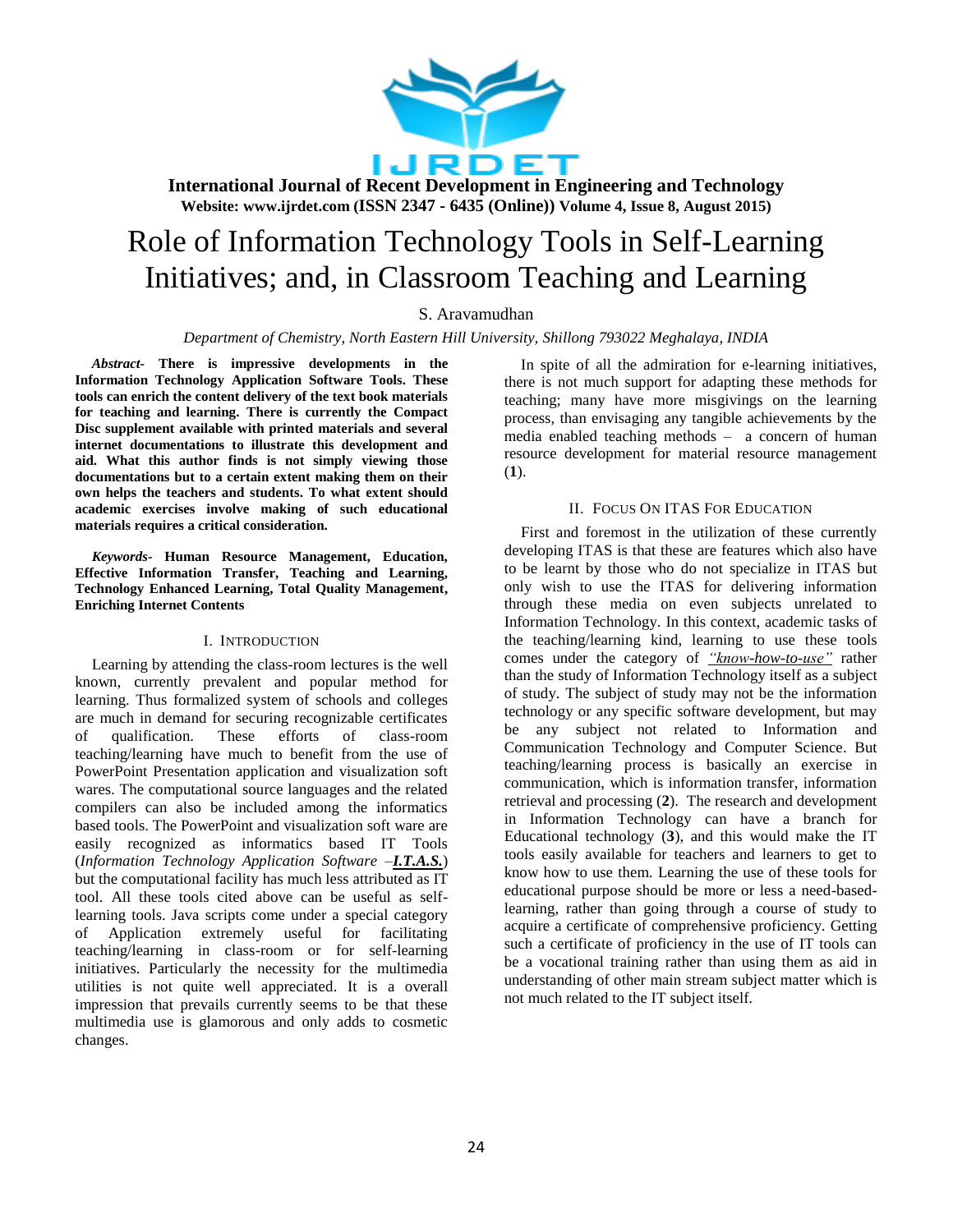

It is highly recommended that the use of these tools are learnt by those who are themselves interested in learning science subjects and depending on technical assistants to prepare these materials not only reduces the effectiveness of teaching/learning exercise but also be sometimes counterproductive in the sense that when a job requirement is specified by the academic person, the technical person may put in such features in the output which in his opinion is a capability which does more than what the teacher/student requires, and running these application in a classroom may be distracting the students towards the admirable versatility of the IT tool rather than getting the specific point being clarified. In that sense it would be an effective demonstration file for sales promotion of the soft ware, and pointing out this to be unsatisfactory would discourage the certified efficient technical assistant, which in a sense is something which a humane teacher, as an educator, would not want to be the result. In this context the technical assistant should go through an in service training in the unrelated subject of study in the organization where his employment is tenable. And, the assistant would have to learn another unrelated subject without using the IT application in which he is well trained, which is an in service training to appreciate the needs of the users  $-$  a tolerance building measure commensurate with the standards of technical skill. (**4**).

#### III. HOW ITAS TOOLS CAN BE AN AID

The use of IT tools by teachers in the class room must be with great restraint for reasons to be explained in due course in this article. Undoubtedly, ITAS tools are inevitable provisions for making more effective the information transfer (**3**) as required in the class-rooms. In several subjects of study, it becomes necessary to illustrate motions of objects in different spaces which could be an evolution in time typically (**5**). There are certain depictions of dependent variables as a function of independent variables to specify and define the states of systems. It is a general experience that simple drawings or few drawings even if they are simple, may not be enough to adequately convey what the mathematical expressions stand for these situations. Then, the animation schemes available in the PowerPoint applications are extremely useful. Moreover, a teacher who applies his skill in preparing such presentations finds for himself a better perspective obvious on this context to express better and deliver the materials to the learners. With reference to time-evolutions, a particular phenomenon might be occurring in a particular characteristic time scale (probably for common perspective too fast, or too slow to perceive a change.

These can be illustrated at the convenient time scale and subsequently emphasize on the time scales and explain how just this time scales can make a difference whenever it does.

Citing an instance, consider the case of the mechanism of wave motion – a progressive transverse wave and a stationary transverse wave  $(6)$  – the depiction and the effective perceivable picture would depend upon the frequency and wavelength or velocity. A PowerPoint animation can be very effective in conveying the different aspects effectively; and using these animation schemes if done by instructing a technical person, the teacher in the class-room may not be much at comfort for unfamiliarity with the making of the presentation file. For a teacher to learn the animation schemes would be a hard task to accomplish and requires out of the way interest in teaching the subject of wave motion to get motivated to go through a required need based effort. Applying the combination of schemes to move the particular object would provide an altogether different perspective and enable an exclusive rendering of the subject at ease. The mathematical expressions can be made better appreciable to the learners. This experience once gained would be an asset to the teacher.

At this stage a word of caution lest over-enthusiasm becomes a disadvantage. Truely this proficiency with ITAS tools brings great advantage to teaching exercise. Learners also grasp better. Now is the task of setting question paper and subsequent evaluation. With all the advantages of IT tools, it is important that examinations are held with the same conventional outlook and more or less a traditional way that students/examinees do not feel strange by the unconventional turn of events brought about by the use of ITAS outputs in the classrooms. Thus the purpose of all the effort with IT tools would be that the complicated phenomena gets better explained and thus reduces memorization efforts in explaining the various aspects related to the principles and phenomenon. While teaching with the aid of IT tools, the teacher should pose questions on the intricate aspects and answer them also; so that, all these would be vividly recalled by the students at the time of answering such questions. And, it is such questions often and repeatedly asked to test the quality of students but these are highly taxing in view of the practicalities of depicting them and difficulty of visualizing them. The mathematical expressions invariably used to resort to for explaining would be much better memorized by such effective teaching with the aid of the IT tools. During the examination there should be no need to play those animation features or prepare such features to answer the questions.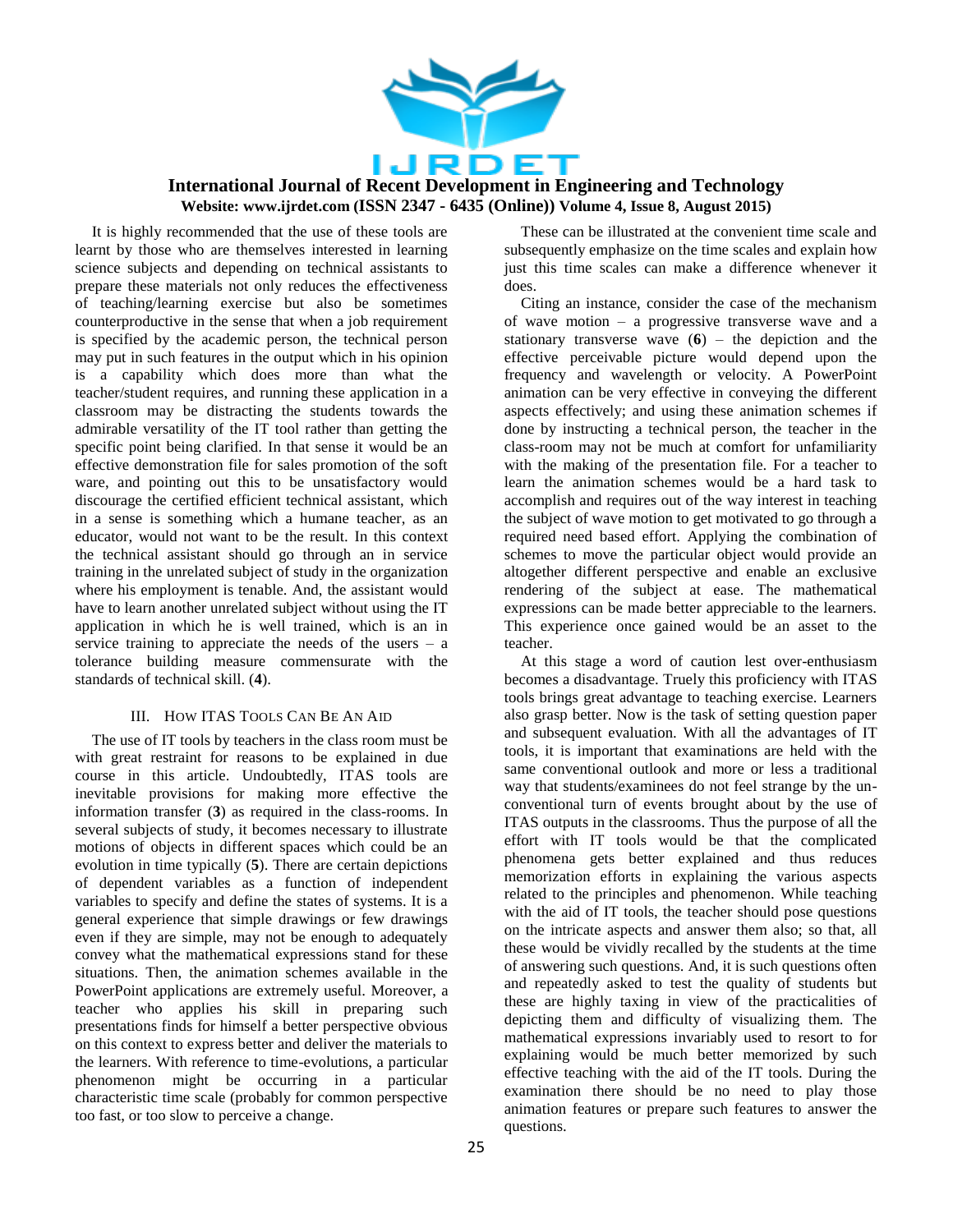

Thus in view of the ITAS tools are aid the teachers should expose probing questions and provide appropriate answers explaining them all with IT tools, and a conventional question would be answered as is appropriate but with much better ease by the students. In fact simple student exercises can be included in the form of questions in these PPT / VIDEO files which will enable to modify the files to answer the questions for better grasp by self learning by the students (**8**). The PPT utility has the erasable document feature because the file contents can be modified any time it is so required. If the same file is converted into video, the animations can be retained but the video itself would not be as easily modified as the presentation application file. On the other hand, giving to the students a un-editable video file, the students would be able to view repeatedly the video without being much concerned about the possibility of default settings in the computer system would modify the contents, in particular the animation features. The student's potential for grasping complicated subjects would get better expression. In fact, the students of a class do not all have the same ability to grasp the subjects and by encouraging to describe and ask questions on the phenomena being displayed, it is possible to know student's individual perception level and appropriately make slight modifications to highlight differences which are implicit. Thus an individual attention is facilitated and it is not a once and for all forever kind of material. The questions set to the students should not be such as that would require describing what they viewed in the class room illustration; in one way this would turn out to be a running commentary and that is a different skill than mastering the subject matter that is taught. However what is happening in front of the students must be describable by the students unlike recitation of the contents in a printed book. Thus even when the students try to describe the time dependent events as they view it must be only trying to answer a question on the subject of study. The video on Inversion of ammonia (**9**) is typically full of only queries than clarifications. This encourages students to make and know the differences better-a need based learning.

#### IV. CONCLUSIONS

This is the point which requires the discretion of curriculum designers and the teachers; to differentiate between the rendering of the subject matter content lucidly and vividly for all the intricacies of the principles and phenomena –and setting questions in the examinations to enable the evaluation of the potential of the student for grasping intelligently the contents.

This is the innovative thinking that is called for by the curriculum designers. An exposure to IT tools this way can eventually enable the use of information from internet for supplementing the class room effort with prescribed text books. How to know what is authentic and what is not authentic in the internet documentations could be part of education and introducing the informatics as practical method. The prescribing of text books for a course of study in spirit is the similar exercise that the curriculum designers go through. In fact, a lot of such internet documentations are available to enable teachers to make a self study of the IT tools while learning to use them for class room rendering. A class room in principle is a lecture hall in a workshop, symposium, or seminar etc. A series of lectures held on a topic in a workshop need not end in that lecture hall itself. Since it is a special occasion, the lectures in the series can be delivered with the aid of presentation files (**6)** and the same may be made available to the participants subsequently from the internet.

Further, this training as part of formal education would enable the learners to be better teachers; and remote teaching and learning by e-tutoring could be of immense help. Thus teaching as an exercise in information transfer gets better credibility since genuinely informatics and database approaches becomes part of learning. While having to learn a subject as the set target, learning with the aid of ITAS by grasping from IT enabled methods of information transfer, makes possible simplifying the task, at the same time highlight the fact that multimedia only facilitates main task and does not distract. The need-based use of informatics, without fear or favor inherently for information transfer during teaching/learning, holds a promising trend for the future and securing better learning provisions for the posterity. The emphasis on need-based use of informatics seems a way to realize the "Learning Schools" (**10**) which implies learning throughout life to establish a trend for continuous improvement sustainably over the generations. For such an endeavor a beginning has to be made by every teacher to spend time on the ways the media can be utilized by experiencing the facility these can bring about in the rendering the lecture materials. It can be the simplest way, to make a beginning with the applications like the PowerPoint Presentation and Excel worksheet since these are default applications installed when Office application features are provided supported by the Operating Systems in the Personal Computers.